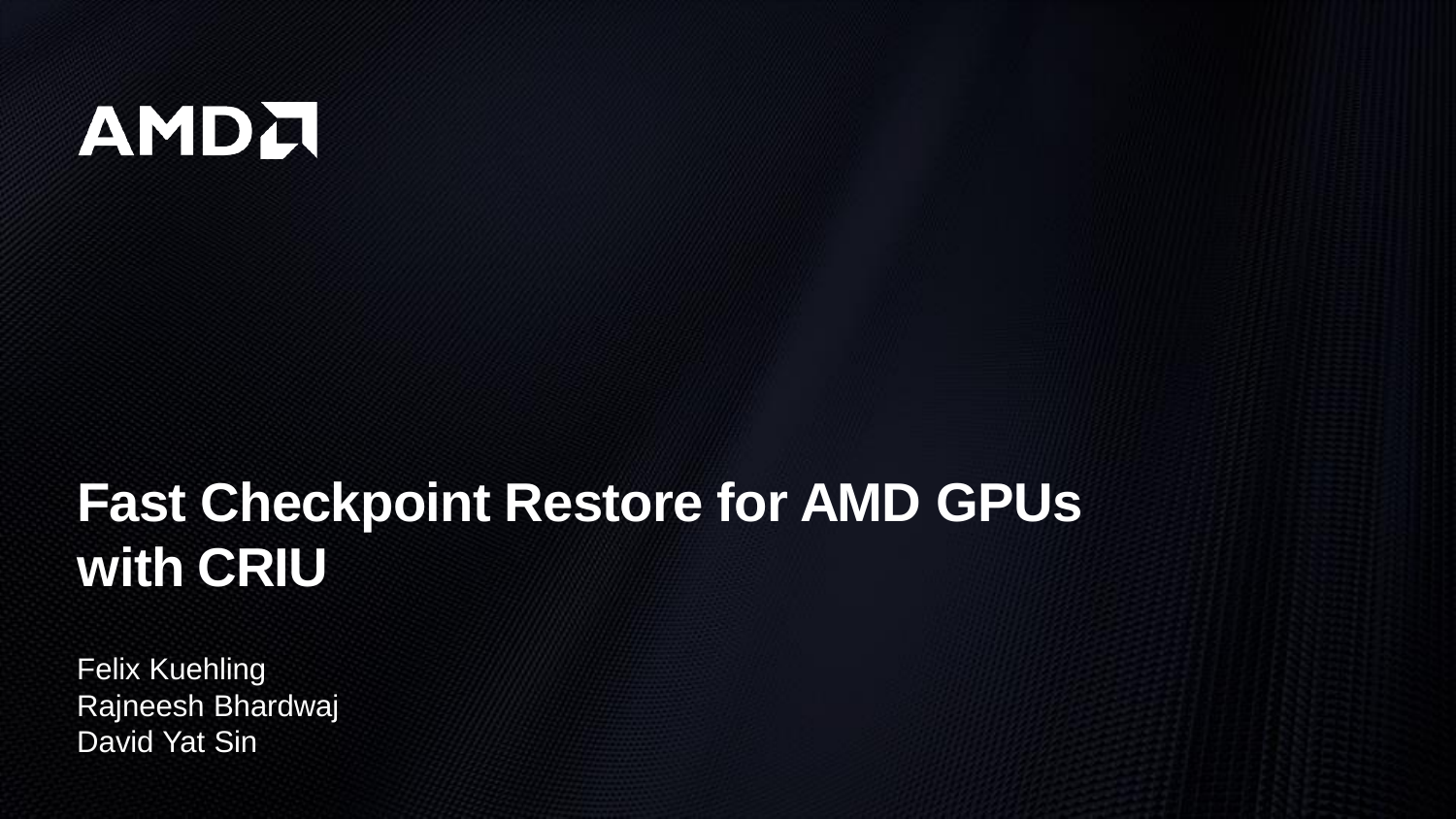## **What is CRIU?**

#### ▲ Checkpoint Restore in User space

▲ [https://criu.org/Main\\_Page](https://criu.org/Main_Page)

- ◢ Cannot Checkpoint processes with device files (yet)
	- ▲ Device specific state unknown / invisible to CRIU
	- ◢ E.g. GPU-specific state:
		- ◢ VRAM buffer objects
		- GPU VA mappings
		- ◢ User mode queues

### ◢ CRIU plugin mechanism

- ▲ Shared object, loaded before dumping or restoring
- ◢ No real device plugin that exists
- ▲ More new hooks required for GPU devices

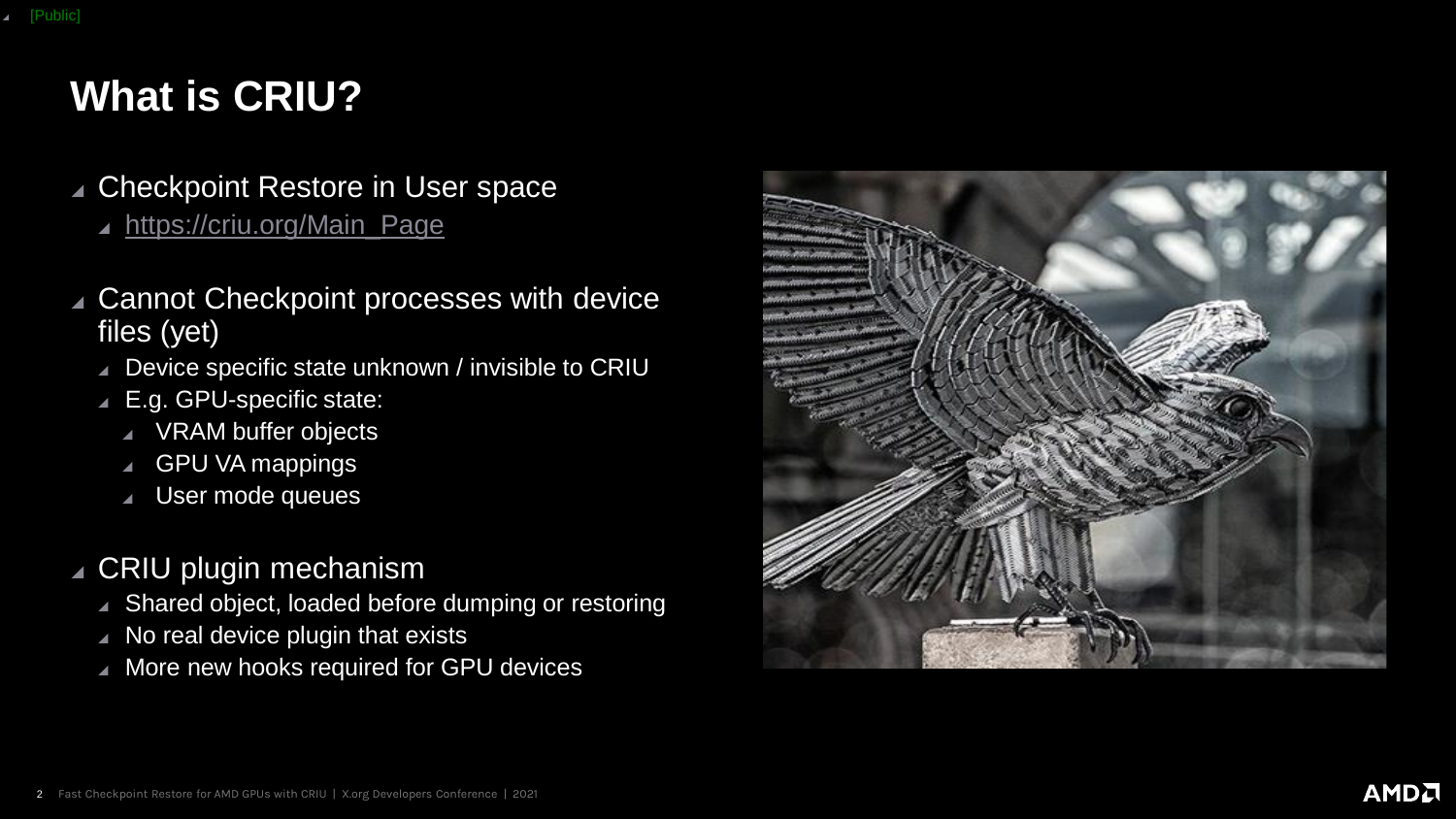## **CRIU - High Level Architecture**

▲ Works on a process tree, parent task and all its descendants

- ▲ On restore, the PIDs remains the same
- ◢ Checkpoint
	- ▲ PTRACE\_ATTACH/SEIZE/INTERRUPT/\* to stop/freeze process execution, like a debugger attach
	- Inject a parasite code that drains file descriptors, signals, timers, events, etc. through RPC API
	- ▲ Zero copy the memory (RAM) contents via vmsplice [system call](https://man7.org/linux/man-pages/man2/vmsplice.2.html)
	- ▲ Serializes all the data using protobuf and writes to the disk

#### ◢ Restore

- Master restore process forks all child processes, sets up [position independent code](https://en.wikipedia.org/wiki/Position-independent_code) (PIC) mapping in each
- Each child process restores own state, morphs into the previously saved process
- Restoring processes synchronized through several stages
- Last stage jumps to PIC code: Unmaps CRIU, fixes up restored VA mappings
- Master restore process then detaches and yields rt-sigreturn to continue execution of the restored processes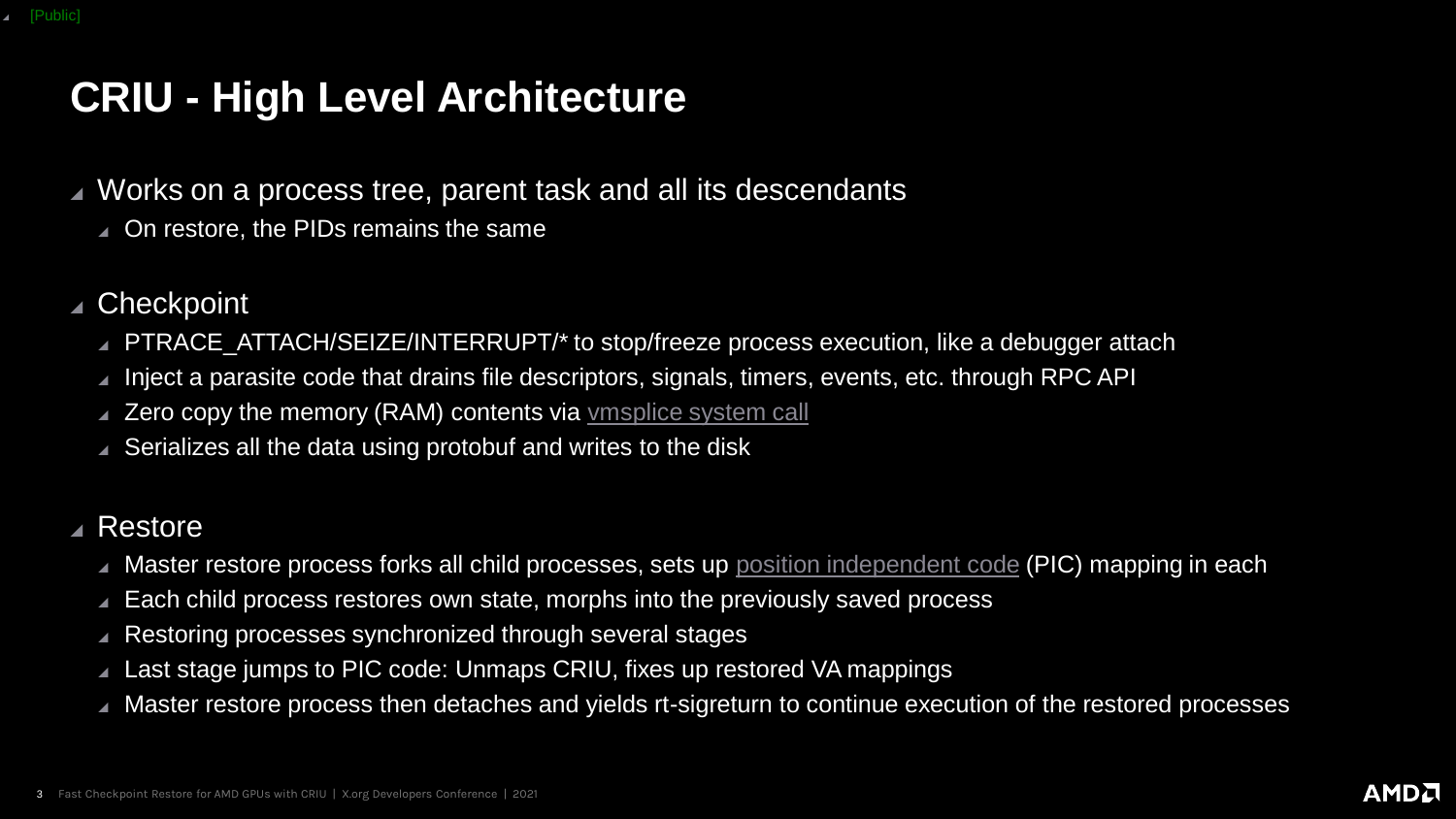## **CRIU support for ROCmTM**

#### ◢ CRIU modifications

- ▲ 3 new plugin hooks in CRIU
- ▲ Support for device file VMAs
- ◢ Under review by CRIU community:<https://github.com/checkpoint-restore/criu/pull/1556>

#### ◢ AMDGPU plugin (amdgpu\_plugin.so)

- ◢ Built as part of CRIU
- ◢ Expected to be upstreamed to CRIU
- ◢ Current WIP:<https://github.com/RadeonOpenCompute/criu>

#### ◢ KFD ioctl APIs to support plugin

- ◢ Expected to be upstreamed to Linux kernel
- ◢ Under review by DRI and AMDGPU community
- ◢ Current WIP:<https://github.com/RadeonOpenCompute/ROCK-Kernel-Driver/commits/fxkamd/criu-wip>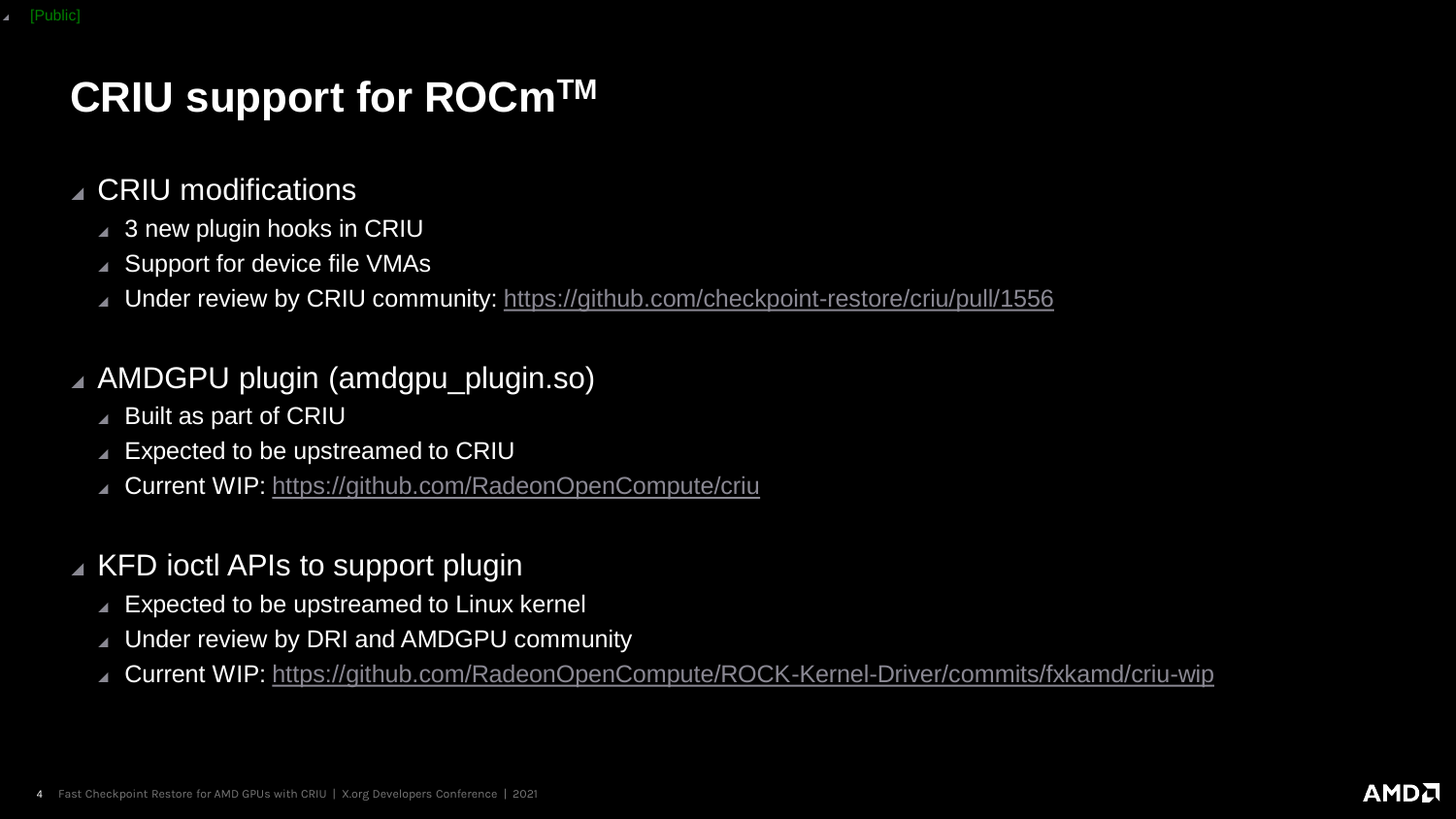## **AMDGPU PLUGIN (amdgpu\_plugin.so)**

- ▲ Supports saving of GPU device files:
	- ◢ /dev/kfd
	- ◢ /dev/dri/renderD\*
- ▲ Drains GPU state from KFD
	- ◢ Uses new KFD ioctls
	- ▲ Copies VRAM contents using SDMA engine
	- ▲ Supports multiple GPUs
	- ◢ Supports ROCm compute applications only
	- ◢ Does not support
		- ◢ Vulcan compute
		- ◢ OpenGL
		- ◢ Video decode/encode acceleration
- ▲ Saves GPU state to new protobuf image file (kfd-<id>.img)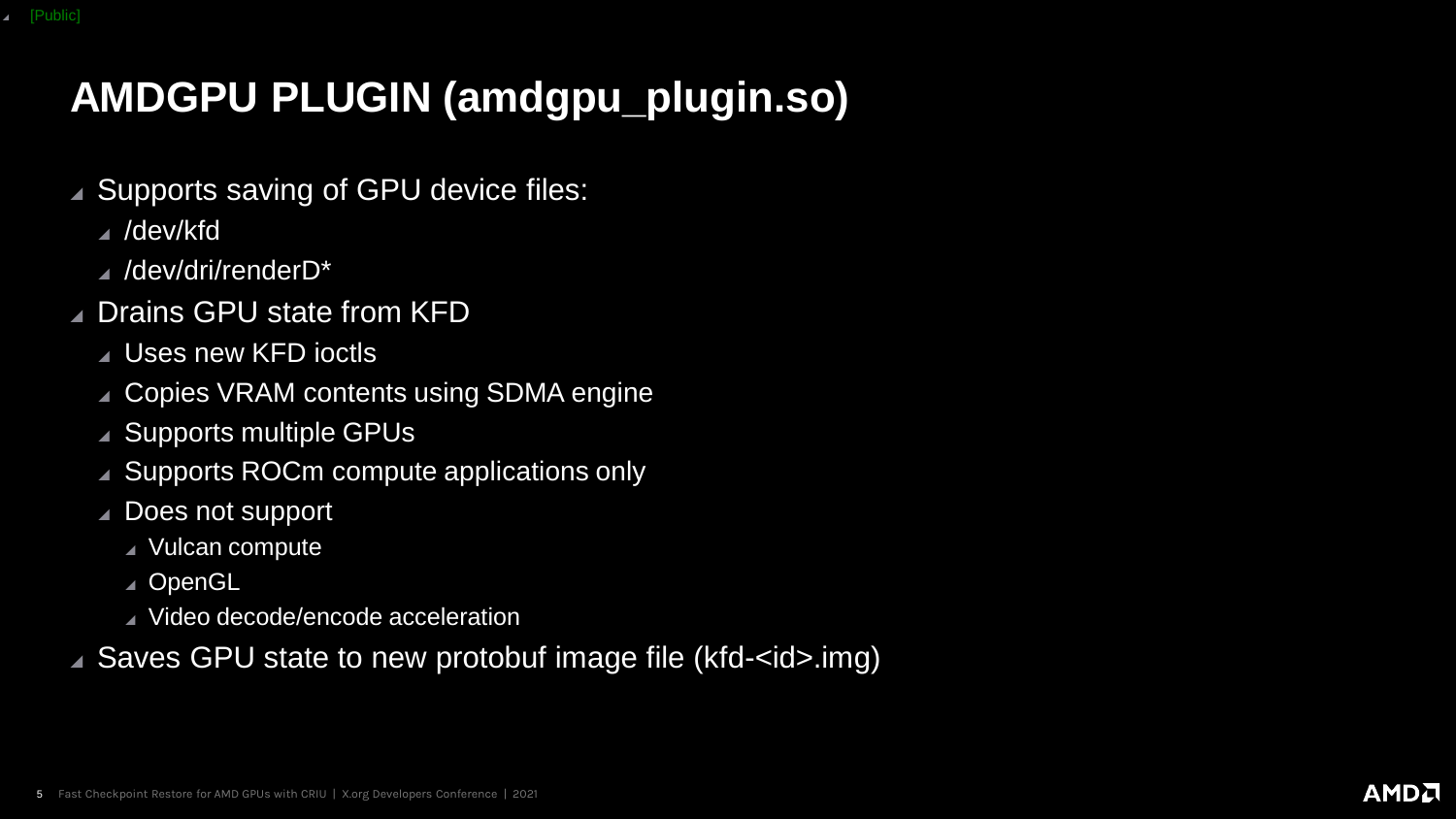## **AMDGPU PLUGIN (amdgpu\_plugin.so)**

| <b>Plugin Hook</b>  | <b>Status</b> | <b>Description</b>                                                                                                       |
|---------------------|---------------|--------------------------------------------------------------------------------------------------------------------------|
| DUMP_EXT_FILE       | <b>EXISTS</b> | Saves all KFD state and VRAM contents for the process                                                                    |
| RESTORE_EXT_FILE    | <b>EXISTS</b> | Prepares all the KFD state and restores VRAM contents for the<br>process                                                 |
| UPDATE_VMA_MAP      | <b>NEW</b>    | Updates restored memory mappings, file paths                                                                             |
| RESUME_DEVICES_LATE | <b>NEW</b>    | Restarts queues, MMU Notifiers, Restores SVM ranges, makes<br>process ready to run in almost the last CRIU restore phase |
| HANDLE_DEVICE_VMA   | <b>NEW</b>    | Detect a suitable plugin to handle device file VMA with<br>PF   IO mappings                                              |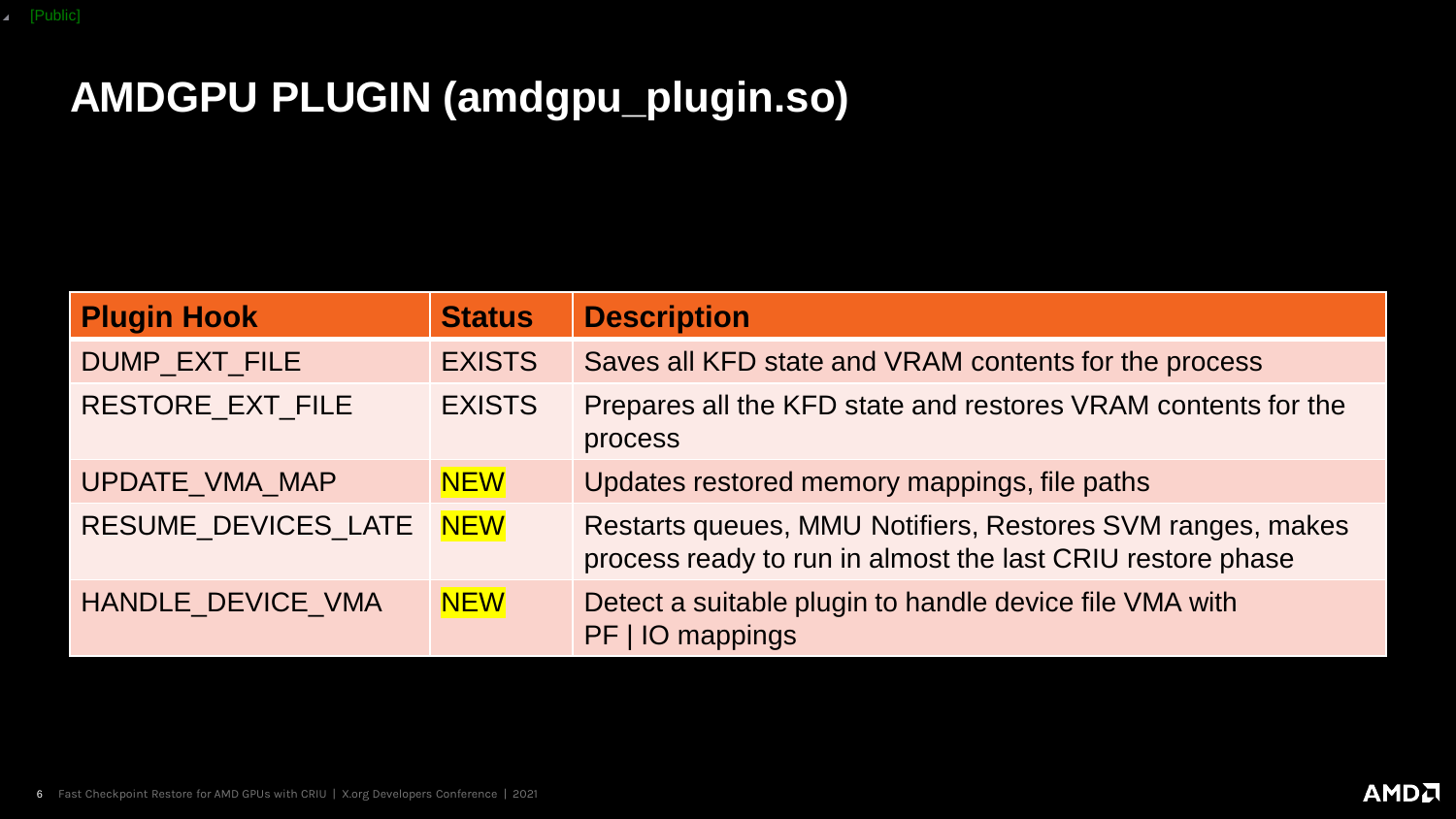## **AMDKFD IOCTLs (amdgpu kernel driver)**

- ▲ API definitions are currently under community review
- ▲ Authorization checks for ioctl calls affecting remote processes or restoring privileged state ▲ CAP\_SYS\_ADMIN and PTRACE\_ATTACHED flags

| <b>Name</b>          | <b>Caller Context</b> | <b>Description</b>                                                                                                             |
|----------------------|-----------------------|--------------------------------------------------------------------------------------------------------------------------------|
| <b>CRIU_PAUSE</b>    | <b>CRIU</b> (ptrace)  | joctl to make sure all queues are evicted                                                                                      |
| CRIU PROCESS INFO    | CRIU (ptrace)         | joctl to determine current process information such as various<br>objects and their types                                      |
| <b>CRIU_DUMPER</b>   | <b>CRIU</b> (ptrace)  | joctl to save BO metadata and other KFD state                                                                                  |
| <b>CRIU_RESTORER</b> | <b>Target process</b> | joctl to restore the BOs and other KFD state                                                                                   |
| <b>CRIU_RESUME</b>   | <b>CRIU</b> (remote)  | ioctl registers MMU Notifiers, restores SVM ranges, restarts<br>queues (late stage after VMAs locations are finalized by CRIU) |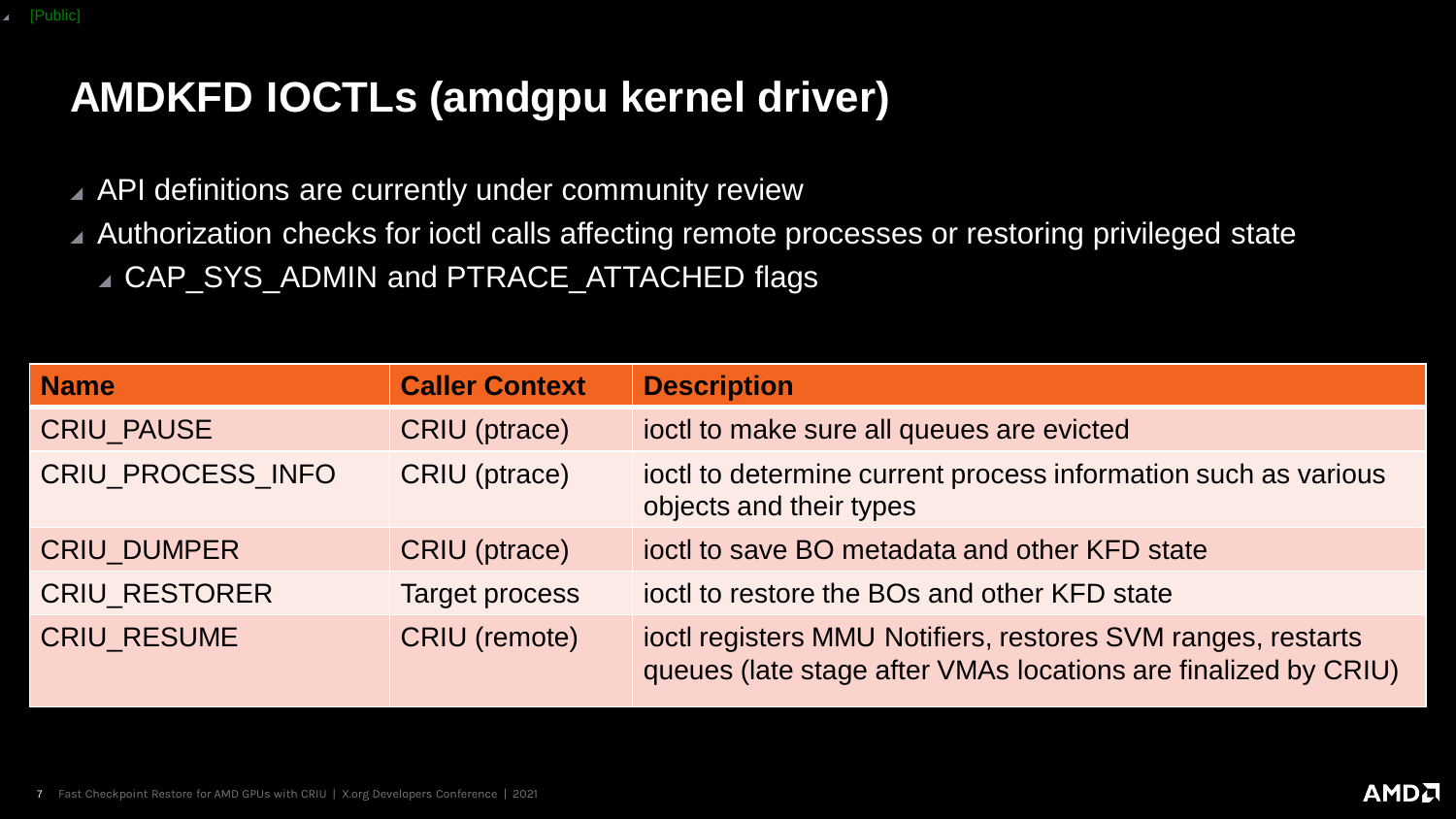◢ [Public]





#### **amdgpu plugin drains the GPU state:**

- *Topology and device cgroups*
- *Memory Allocations*
- *GPU virtual address mappings, including memory and doorbells*
- *HMM virtual address range attributes*

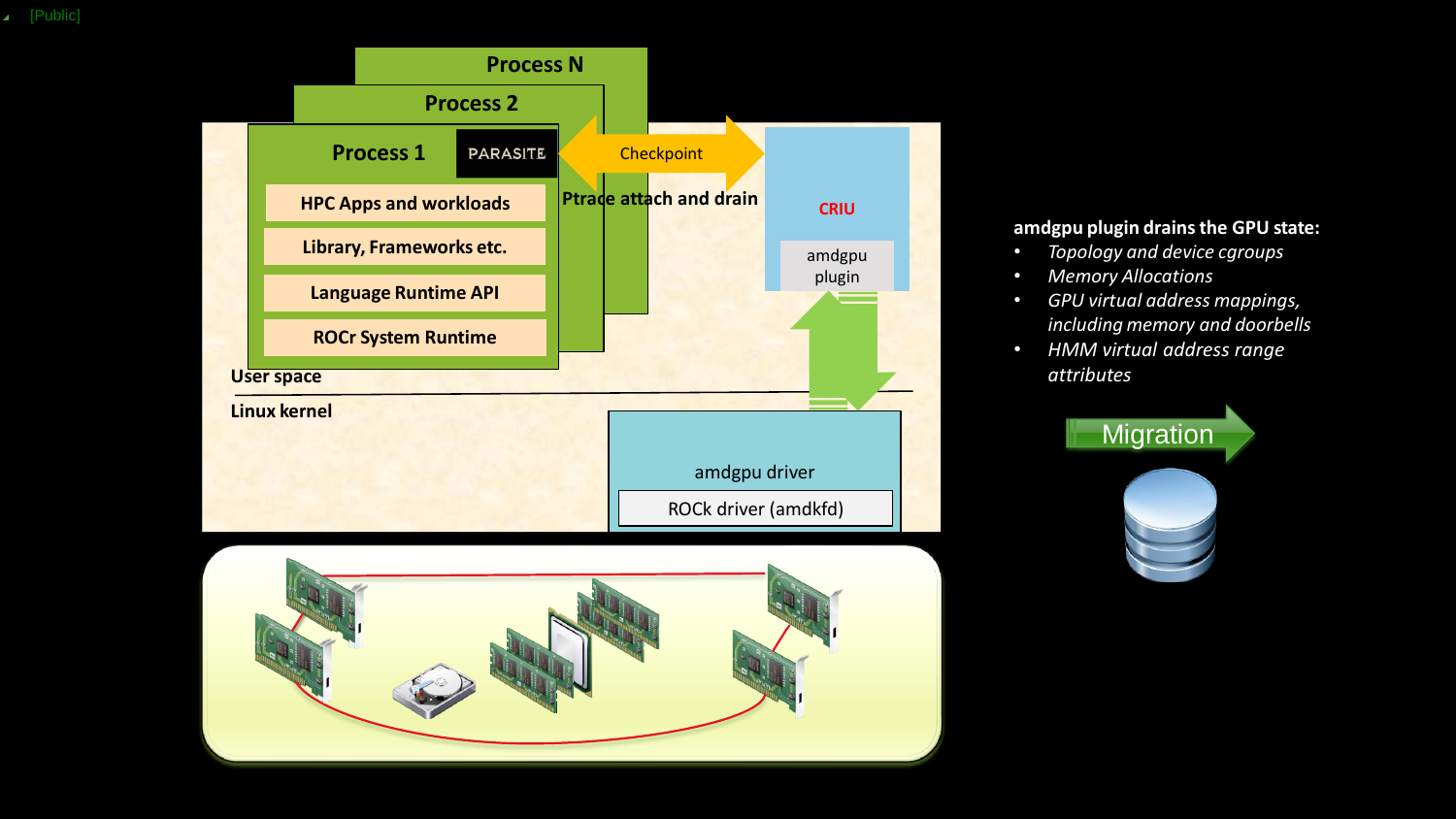## **SECURITY CONSIDERATIONS**

#### **Threats:**

- ◢ Read access to remote process state
- ◢ Control of remote process execution
- ◢ Write access to privileged HW state

#### **Mitigation:**

- ◢ Read access to remote process requires ptrace attached caller
- ◢ Control of remote process execution
	- ▲ Requires ptrace attached caller during checkpoint
	- ◢ Requires CAP\_SYS\_ADMIN to resume execution of restored process
- ▲ Write access to privileged state requires CAP\_SYS\_ADMIN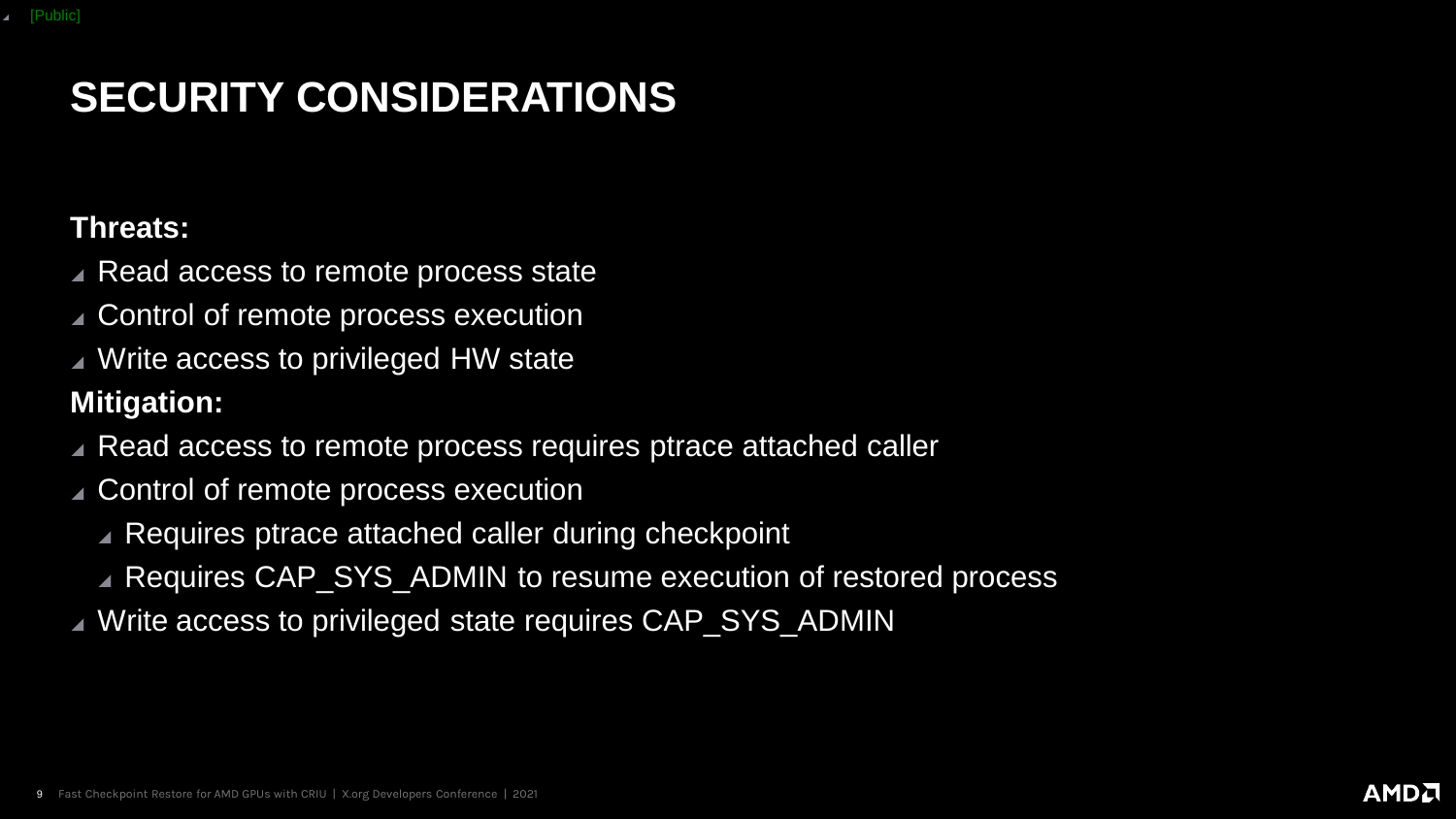

## **Demo**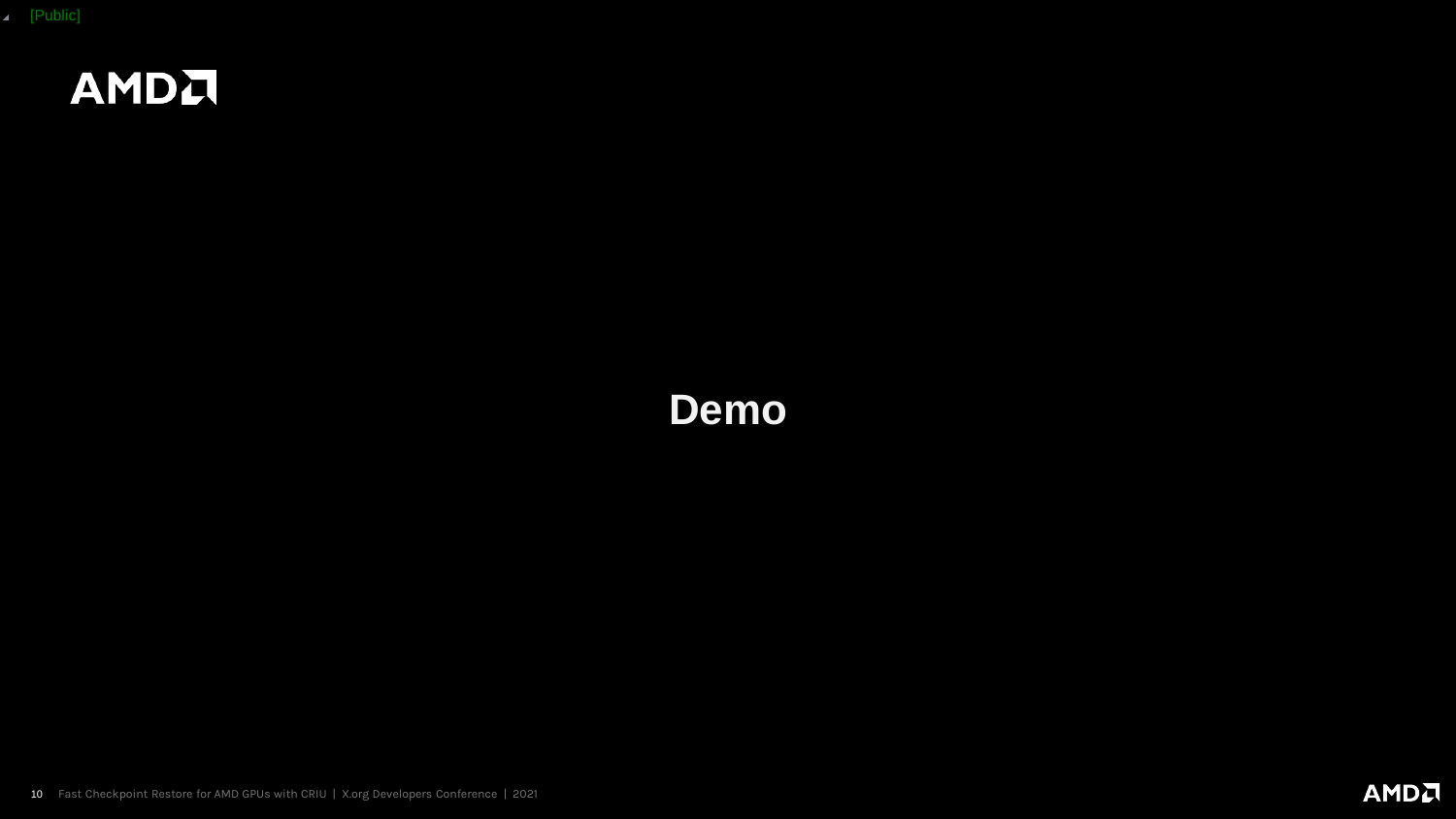## **UPSTREAM STATUS**

- ◢ Yes, It will be available upstream!
- ◢ Plugin and APIs are under review
- ▲ Finalizing work on HMM support and CRIU Image streamer

◢ Next Steps:

- ◢ Work with the Linux kernel community to accept the new APIs
- ▲ Get the CRIU Pull requests merged
- ◢ Improve image size and speed up further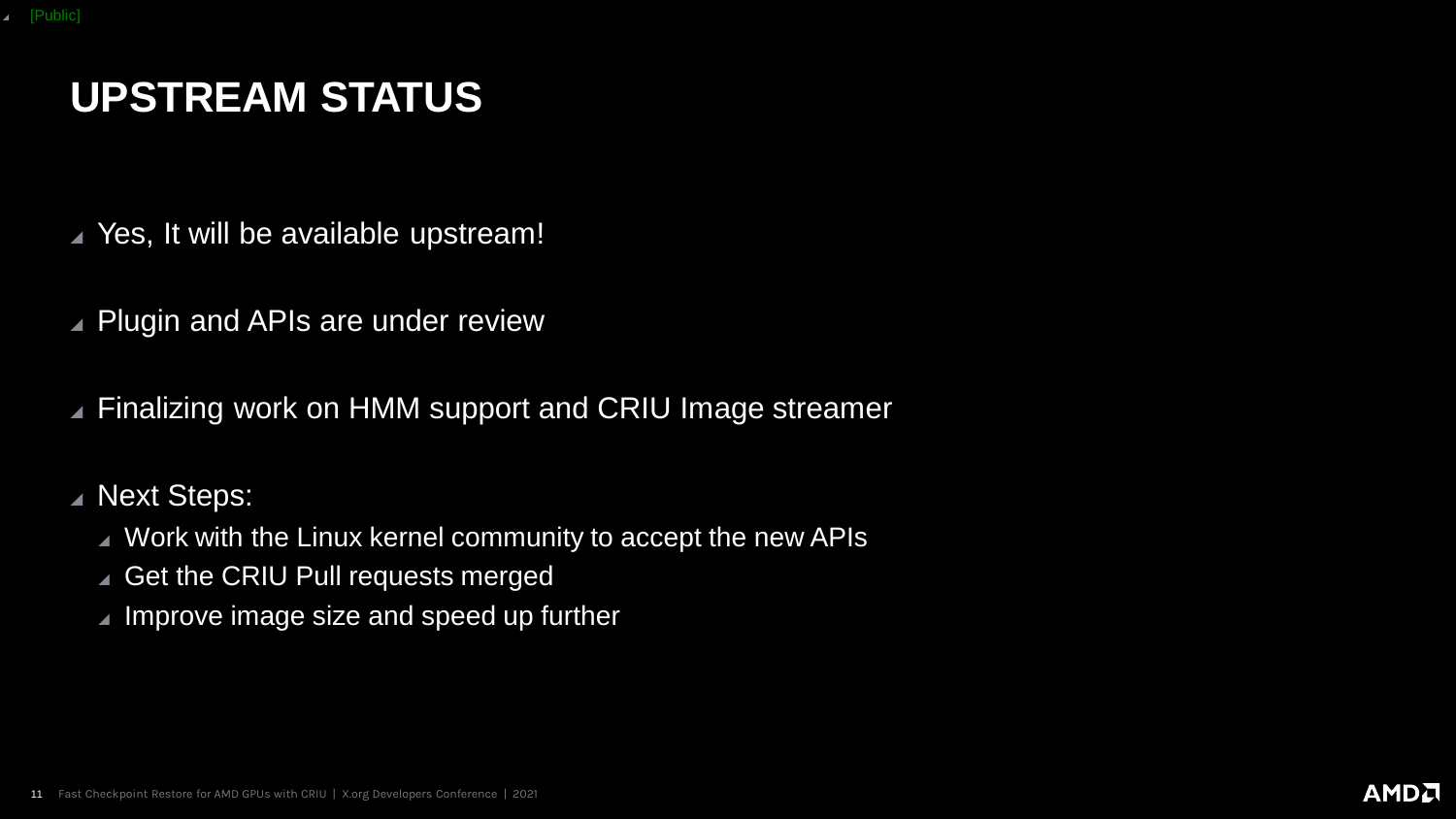#### **DISCLAIMER AND ATTRIBUTIONSAMDA**

#### **DISCLAIMER**

The information presented in this document is for informational purposes only and may contain technical inaccuracies, omissions, and typographical errors. The information contained herein is subject to change and may be rendered inaccurate for many reasons, including but not limited to product and roadmap changes, component and motherboard version changes, new model and/or product releases, product differences between differing manufacturers, software changes, BIOS flashes, firmware upgrades, or the like. Any computer system has risks of security vulnerabilities that cannot be completely prevented or mitigated. AMD assumes<br>In obligation to update or otherwise correct or revise this time to the content hereof without obligation of AMD to notify any person of such revisions or changes.

THIS INFORMATION IS PROVIDED 'AS IS." AMD MAKES NO REPRESENTATIONS OR WARRANTIES WITH RESPECT TO THE CONTENTS HEREOF AND ASSUMES NO RESPONSIBILITY FOR ANY INACCURACIES, ERRORS, OR OMISSIONS THAT MAY APPEAR IN THIS INFORMATION. AMD SPECIFICALLY DISCLAIMS ANY IMPLIED WARRANTIES OF NON-INFRINGEMENT, MERCHANTABILITY, OR FITNESS FOR ANY PARTICULAR PURPOSE. IN NO EVENT WILL AMD BE LIABLE TO ANY PERSON FOR ANY RELIANCE, DIRECT, INDIRECT, SPECIAL, OR OTHER CONSEQUENTIAL DAMAGES ARISING FROM THE USE OF ANY INFORMATION CONTAINED HEREIN, EVEN IF AMD IS EXPRESSLY ADVISED OF THE POSSIBILITY OF SUCH DAMAGES.

©2021 Advanced Micro Devices, Inc. All rights reserved. AMD, the AMD Arrow logo, Radeon and combinations thereof are trademarks of Advanced Micro Devices, Inc. Linux is a trademark of Linus Torvalds and OpenCL is a trademark of Apple Inc. CRIU is an open-source project licensed under https://github.com/checkpointrestore/criu/blob/criu-dev/COPYING GNU GPL v2. The titanium falcon picture used on slide #2 is licensed under GNU free documentation license https://www.gnu.org/licenses/fdl-1.3.html and is used to represent CRIU v3.15. Other product names used in this publication are for identification purposes only and may be trademarks of their respective companies.